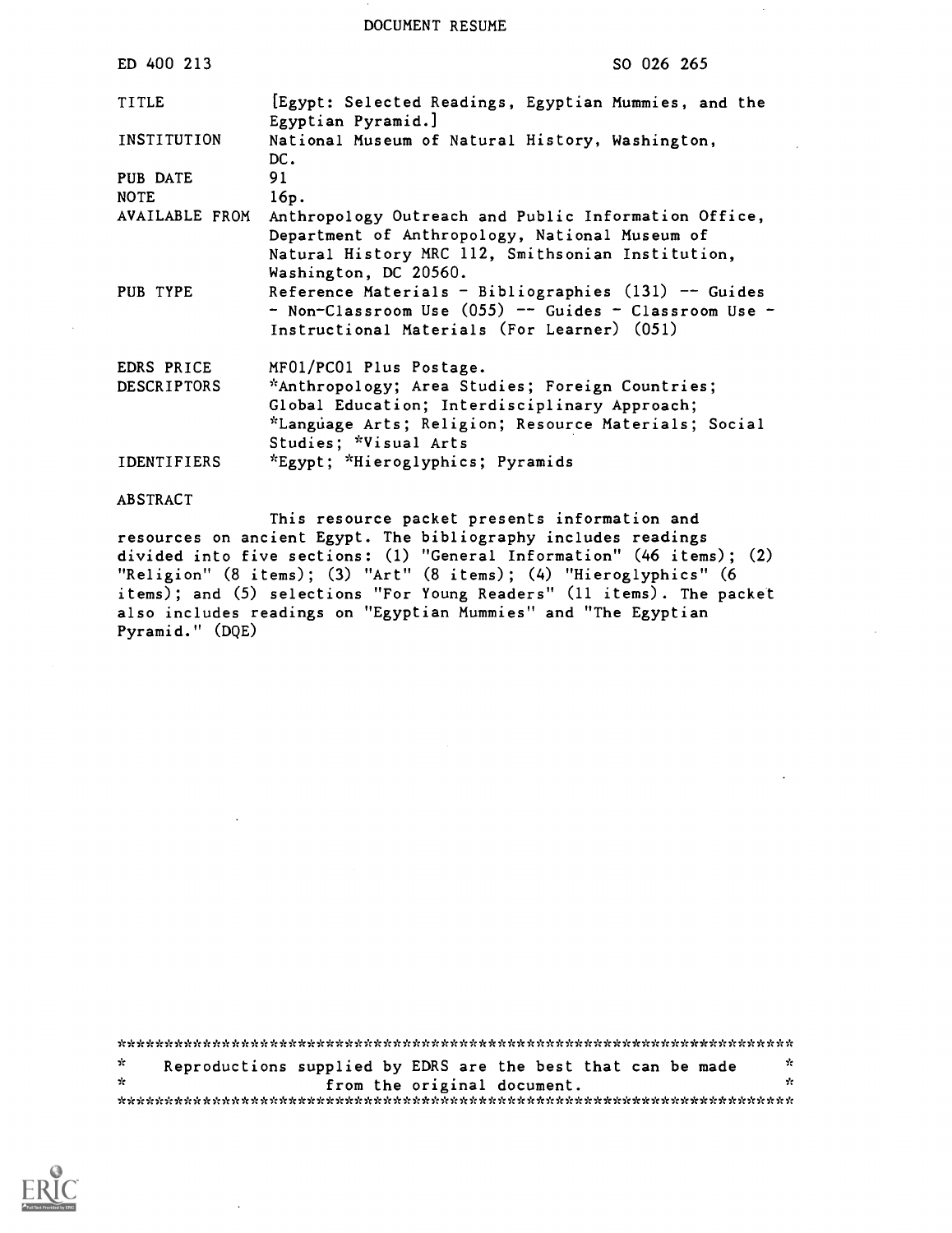Egypt: Selected Readings, Egyptian Mummies, and the Egyptian Pyramid

ED 400 213

 $\ddot{\mathbf{v}}$  .

 $\ddot{\phantom{a}}$ 

National Museum of Natural History Smithsonian Institution Washington, DC 1991



# BEST COPY AVAILABLE



ى<br>ك

 $\chi$ 

 $\bigcirc$  $\mathbf{\Omega}$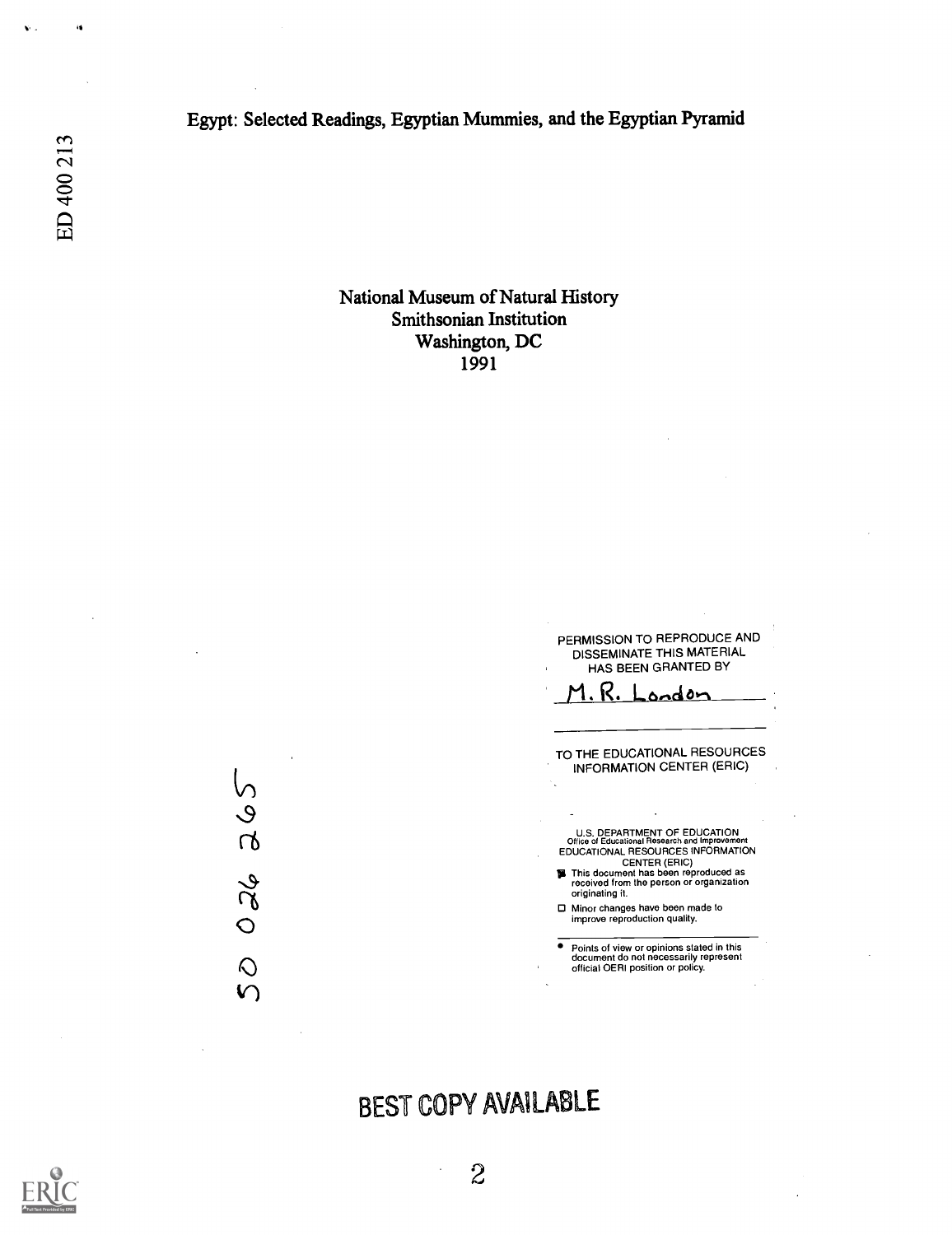Information from the



National Museum of Natural History SMITHSONIAN INSTITUTION WASHINGTON, D.C. 20560

## SELECTED READINGS ON ANCIENT EGYPT

- SECTION I: General Information
- Aldred, Cyril. Akhenaten: King of Egypt. New York: Thames & Hudson, 1988.
	- The Egyptians. 2nd revised and enlarged edition. New York: Thames & Hudson. 1984.
	- Egypt to the End of the Old Kingdom. New York: Thames & Hudson 1982. (1965 edition published by McGraw Hill.)

. Tutankamun's Egypt. New York: Charles Scribner's Sons, 1978.

- Bevan, Edwyn. The House of Ptolemy. Chicago: Argonaut Press, 1968. (First published in 1927 as vol. 4 of William Flinders Petrie's History of Egypt, under the title A History of Egypt Under the Ptolemaic Dynasty.)
- Billard, Jules. Ancient Egypt; Discovering Its Splendors. Washington, D.C.: National Geographic Society, 1978.
- Breasted, James H. Ancient Records of Egypt, Vol.s 1-5: Historical Documents from the Earliest Times to the Persian Conquest. (Reprint of 1906 edition) Pub. by Histories and Mysteries. Intl. Spec. Book, 1988.
	- . History of Egypt. New York: Macmillan, 1975.
- Carter, Howard, and Mace, A. C. The Tomb of Tu-Ankh-Amen. 3 vols. New York: Cooper Square. (Reprint of 1954 edition; originally published in 1923.)
- Carter, Howard, and Mace, A. C. The Discovery of the Tomb of Tutankhamun. New York: Dover Press, 1977.
- Casson, Lionel. Ancient Egypt. New York: Time-Life Books, 1965. The Pharaohs, 1982. (Great Ages of Man Series.)
- Childe, V. Gordon. New Light on the Most Ancient East. 4th edition. New York: Norton Press, 1969. (Originally published in 1934.)
- Cottrell, Leonard. The Lost Pharaohs, The Romance of Egyptian Archaeology. New York: Greenwood Press, 1969. (Originally published in 1951.)
- David, A. Rosalie, and Tapp, Edward, eds. Evidence Embalmed: Modern Medicine and the Mummies of Ancient Egypt. Manchester, 1984.

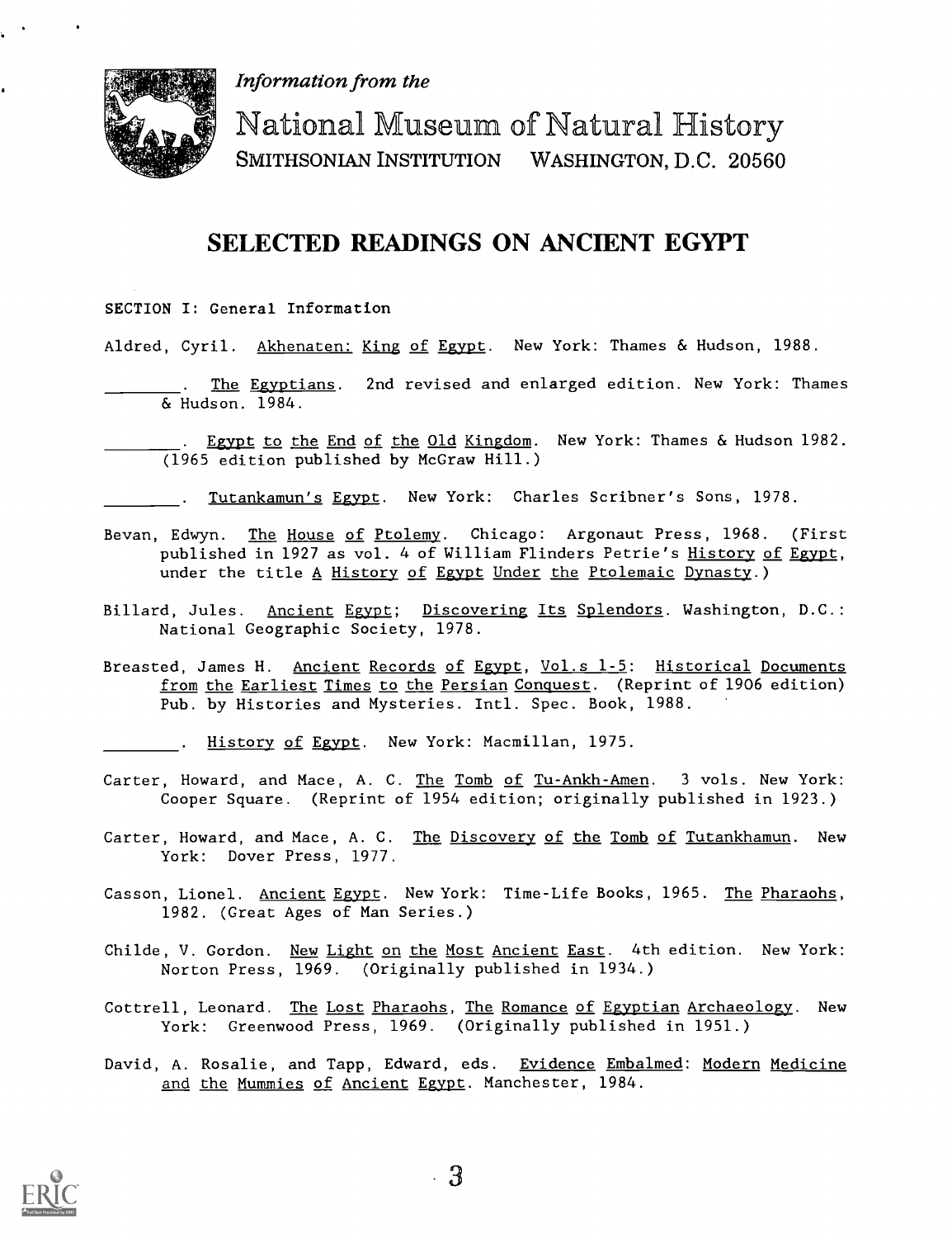- David, A. Rosalie, ed. The Manchester Museum Mummy Project. (Published by Manchester University Press, England.) New York: St. Martin Press, 1988.
- David, A. Rosalie. The Pyramid Builders of Ancient Egypt: A Modern Investigation of Pharaoh's Workforce. New York: Routledge Chapman & Hall, 1986.

The Egyptian Kingdoms. (Making of the Past Series.) New York: Peter Bedrick Bks., 1988.

- Desroches-Noblecourt, Christiane. Tutankhamen: Life and Death of a Pharaoh. New York: Penguin, 1990.
- Edwards, I. E. S. The Pyramids of Egypt. New York: Penguin, 1986. (Originally published in 1954.)
- The Treasures of Tutankhamun. New York: Penguin Books, 1977. (Originally published in 1972.)
- . Tutankhamun: His Tomb and Its Treasures. New York: Alfred A. Knopf,  $1977$ .
- Fagan, Brian. The Rape of the Nile: Tomb Robbers. Tourists, and Archaeologists in Egypt. New York: Macmillan, 1975.
- Fairservis, Walter A., Jr. The Ancient Kingdom of the Nile. New York: Thomas Y. Crowell Co., 1962.
- Frankfort, Henri. The Birth of Civilization in the Near East. Bloomington: Indiana University Press, 1951.
- Gardiner, Sir Alan. Egypt of the Pharaohs: An Introduction. New York: Oxford University Press, 1966.
- Gore, Rick. "Ramses the Great." National Geographic (April 1991):4-39. Washington, D.C.: National Geographic Society.
- Harris, James E., and Wente, Edward F. An X-Ray Atlas of the Royal Mummies. University of Chicago Press, 1980.
- Hayes, William C., and Seele, Keith C. Most Ancient Egypt. (Midway Reprint Series.) Ann Arbor, MI: Books on Demand UMI, 1977.
- Hayes, William C. The Scepter of Egypt: A Background for the Study of Egyptian Artifacts in the Metropolitan Museum of Art. Vol. I: From Earliest Times to the End of the Middle Kingdom; Vol II: The Hyksos Period and the New Kingdom. New York: Harry N. Abrams, Inc., 1990.
- Hobbs, A. Hoyt, and Adzigian, Joy.  $A$  Complete Guide to Egypt and the Archaeological Sites. New York: William Morrow, 1981.
- Hobson, Christine. The World of the Pharaohs: A Complete Guide to Ancient Egypt. New York: Thames & Hudson, 1987.



 $\overline{2}$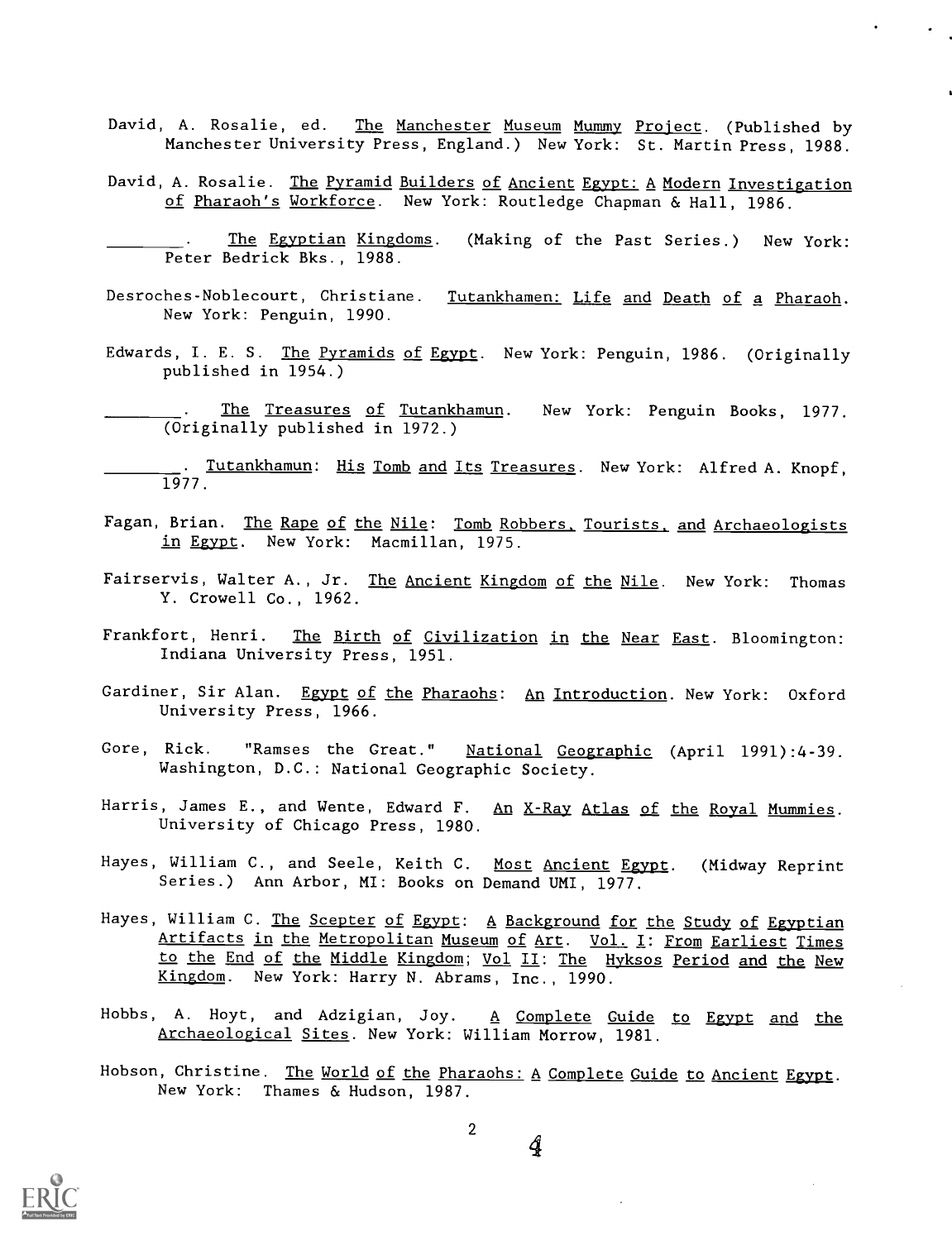- James, T. G. H., ed. Excavating in Egypt: The Egypt Exploration Society, 1882-1982. British Museum Publications, 1982. University of Chicago Press, 1982.
- James, T. G. H. An Introduction to Ancient Egypt. Harper & Row, 1990.
- James, T. G. H. Pharaoh's People; Scenes from Life in Imperial Egypt. University of Chicago Press, 1986.
- Lamberg-Karlovsky, C. C., and Sabloff, Jeremy A. Ancient Civilizations: The Near East and Mesoamerica. Prospect Heights, IL: Waveland Press, 1987.
- Lichtheim, Miriam. Ancient Egyptian Literature, a Book of Readings. Vol. 1: Old and Middle Kingdoms, 1973. Vol. 2: The New Kingdom, 1976. Vol. 3: The Late Period, 1980. Berkeley: University of California Press.
- Lucas, Alfred. Ancient Egyptian Materials and Industries. 4th edition, revised and enlarged by John R. Harris. London: Edward Arnold and Co., 1962. (Originally published in 1934.)
- Malek, Jaromir, and Forman, Werner. In the Shadow of the Pyramids: Ancient Egypt During the Old Kingdom. Norman: University of Oklahoma Press, 1986.
- Mertz, Barbara. Red Land. Black Land: Daily Life in Ancient Egypt. New York: Peter Bedrick Bk., 1990.
- . Temples, Tombs and Hieroglyphs: A Popular History Of Ancient Egypt. New York: Peter Bedrick Bk., 1990.
- Montet, Pierre. Everyday Life in Egypt in the Days of Ramses the Great. Translated by A.R. Maxwell-Hyslop. Westport, Connecticut: Greenwood Press, 1974. (Reprint of 1958 ed.)
- Murray, Margaret A. The Splendor That Was Egypt. 3rd ed. New York: St. Martin Press, 1989.
- Petrie, William Flinders. Social Life in Ancient Egypt. London: Constable & Co., 1923. (Reprinted by Cooper Square Publishers, 1970.)
- Riefstahl, Elizabeth. Thebes in the Times of Amunhotep III. Revised edition. (Centers of Civilization Series, vol. 11.) Norman, Oklahoma: University of Oklahoma Press, 1971. (Originally published in 1964.)
- Treasures of Tutankhamun. New York: Metropolitan Museum of Art, 1976.
- Trigger, B. G. et al. Ancient Egypt: A Social History. Cambridge University Press, 1983.



3

5 BEST COPY AVAILABLE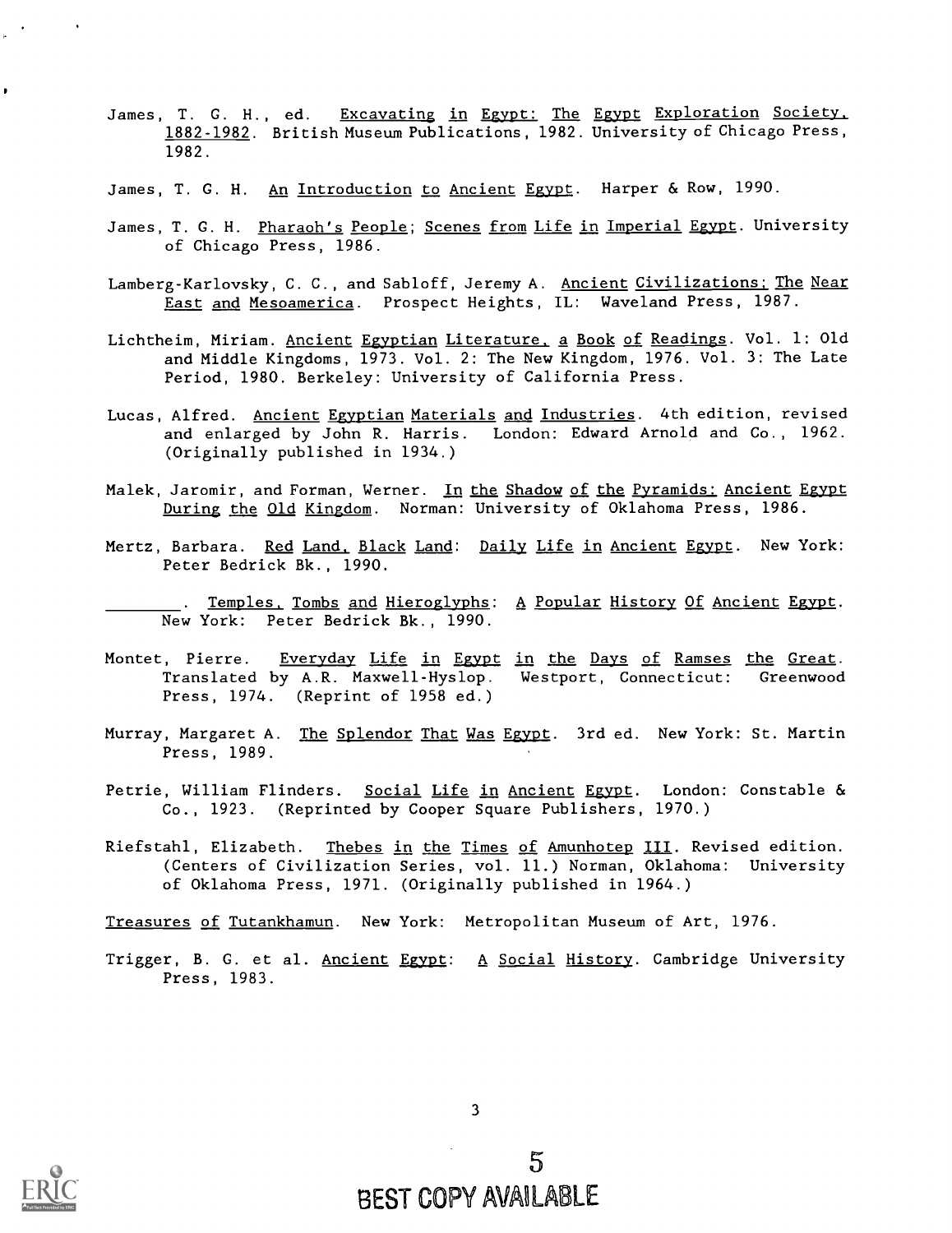#### SECTION II: RELIGION

- Breasted, James H. The Development of Religion and Thought in Ancient Egypt. Philadelphia: University of Pennsylvania Press, 1972. (Originally published in 1912.)
- David, A. Rosalie. The Ancient Egyptian: Religious Beliefs and Practices. New York: Routledge Chapman & Hall, 1982.

. Cult of the Sun: Myth and Magic in Ancient Egypt. England: J. M. Dent, 1980.

- Erman, Adolf. A Handbook of Egyptian Religions. Dover, New Hampshire: Longwood Press, 1976. (Reprint of 1907 edition.)
- Frankfort, Henri. Ancient Egyptian Religion: An Interpretation. Har-Row. (Reprint of 1948 ed)
- The Intellectual Adventure of Ancient Man: An Essay on Speculative Thoughts in the Ancient Near East. Harper and Row. Chicago: University of Chicago Press, 1977.
- Kinship and the Gods: A Study of Ancient Near Eastern Religion as the Integration of Society and Nature. Chicago: University of Chicago Press, 1948, 1978.
- Petrie, W. M. Religious Life in Ancient Egypt. New York: Cooper Square, 1972. (Reprint of 1924 edition.)

#### SECTION III: ART

Aldred Cyril. Egyptian Art. (World of Art Series.) New York: Thames & Hudson, 1985.

Egyptian Art. New York: Thames & Hudson, 1985. **Contractor** 

- Fazzini, Richard. Ancient Egyptian Art: In the Brooklyn Museum. New York: Thames & Hudson, 1987.
- Smith E. Baldwin. Egyptian Architecture as Cultural Expression. New York: D. Appleton-Century, 1938.
- Smith, Joseph Lindon. Tombs, Temples and Ancient Art. Corinna Lindon Smith, editor. Norman, Oklahoma: University of Oklahoma Press, 1956.
- Smith, William Stevenson. History of Egyptian Sculpture and Painting in the Old Kingdom. New York: Hacker Art Books, 1978. (Reprint of 1946 edition.)

The Art and Architecture of Ancient Egypt. Baltimore: Penguin Books, 1958.



4

 $6\overline{6}$ 

2384 是烟花入林信一个小儿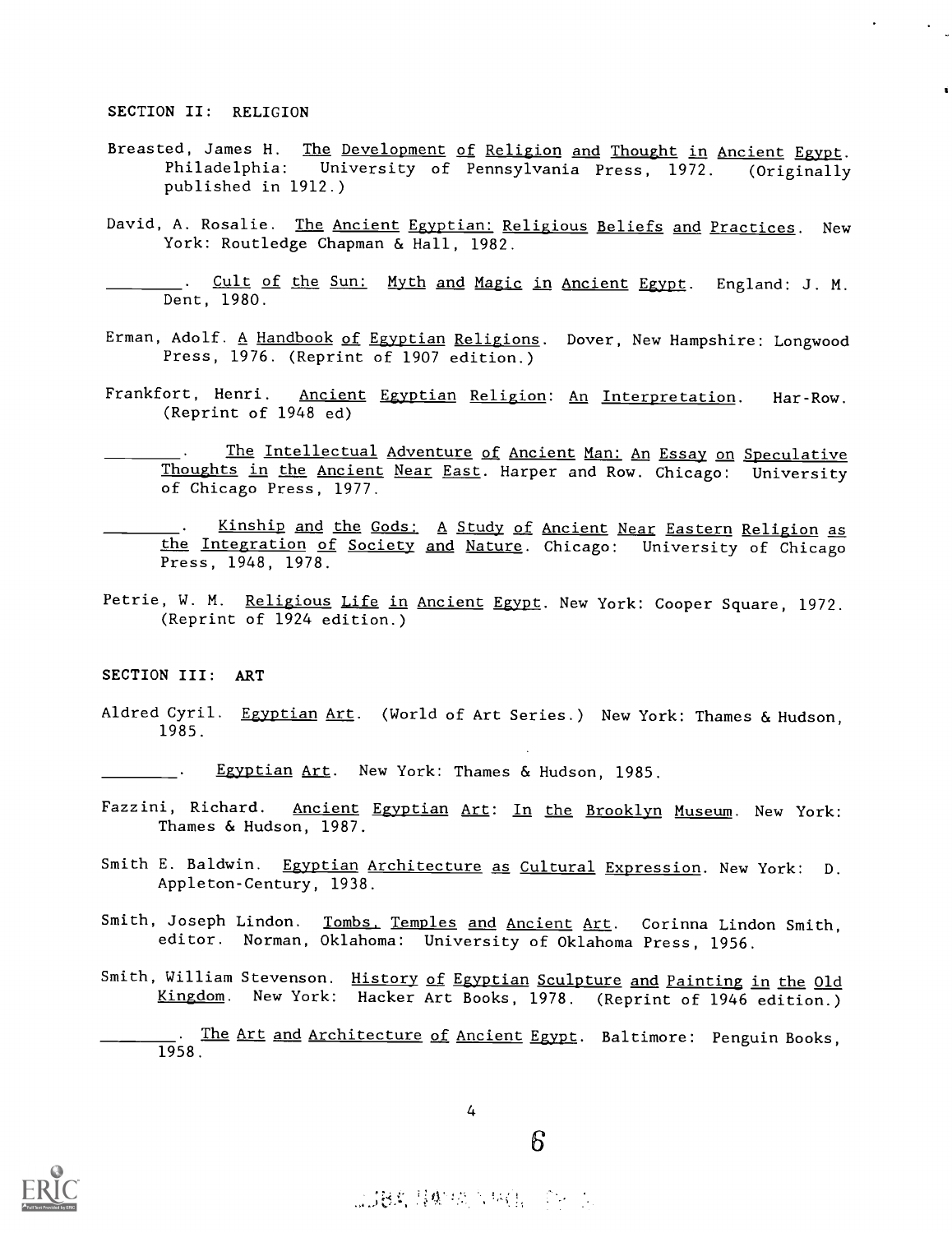Smith, William Stevenson. Ancient Egypt as Represented in the Museum of Fine Arts. Boston. 4th revised edition. Boston: Museum of Fine Arts, 1968.

SECTION IV: HIEROGLYPHICS

- Budge, E. A. Wallis. Egyptian Hieroglyphics Dictionary. Vols. 1 & 2. Dover, 1978.
- Budge, E. A. Wallis. The Egyptian Language. Easy Lessons in Egyptian Hieroglyphics with a Sign List. 8th ed. New York: Dover Press, 1975. (Originally published in 1902.)
- Gardiner, Sir Alan. Egyptian Grammar. Being an Introduction to the Study of Hieroglyphics. 3rd revised edition. England: Aris and Phillips; Atlantic Highlands, New Jersey: Humanities, 1978.
- O'Mara, Patrick F. Egyptian Hieroglyphics: An Easy Introduction for History and Art Students. 2nd edition. La Canada, California: Paulette Pub., 1976.
- Pritchard, J. B., ed. Ancient Near Eastern Texts: Relating to the Old Testament. 3rd. Ann Arbor, MI: Books in Demand UMI.
- Watterson, Barbara. Introducing Egyptian Hieroglyphs. (Published by Scottish Academic Press, Scotland.) Columbia University Press, 1981.

SECTION V: FOR YOUNG READERS (Grades 5-9)

- Aldred, Cyril. A Book of Tutankhman. Santa Barbara, CA: Bellerophron Books, 1978.
- Aliki. Mummies Made in Egypt. New York: Harper and Row, 1979.
- Baumann, Hans. World of the Pharaohs. New York: Pantheon Books, 1960.
- Burland, Cottie. <u>Ancient</u> <u>Egypt</u>. (Great Civilization Series) Chester Springs, Pennsylvania: Dufour Press, 1974. (Reprint of 1957 edition.)
- Cottrell, Leonard. Reading the Past. New York: Macmillan Co., 1971.
	- . <u>Warrior Pharaohs</u>. New York: Putnam & Sons, 1969.
- Fairservis, Walter A., Jr. Egypt, Gift of the Nile. New York: Macmillan Press, 1963.
- Leacroft, Helen & Richard. The Buildings of Ancient Egypt. (Buildings of Mankind Series.) New York: Addison-Wesley Publishing Co., 1963.



5

 $\gamma$ BEST COPY AVAILABLE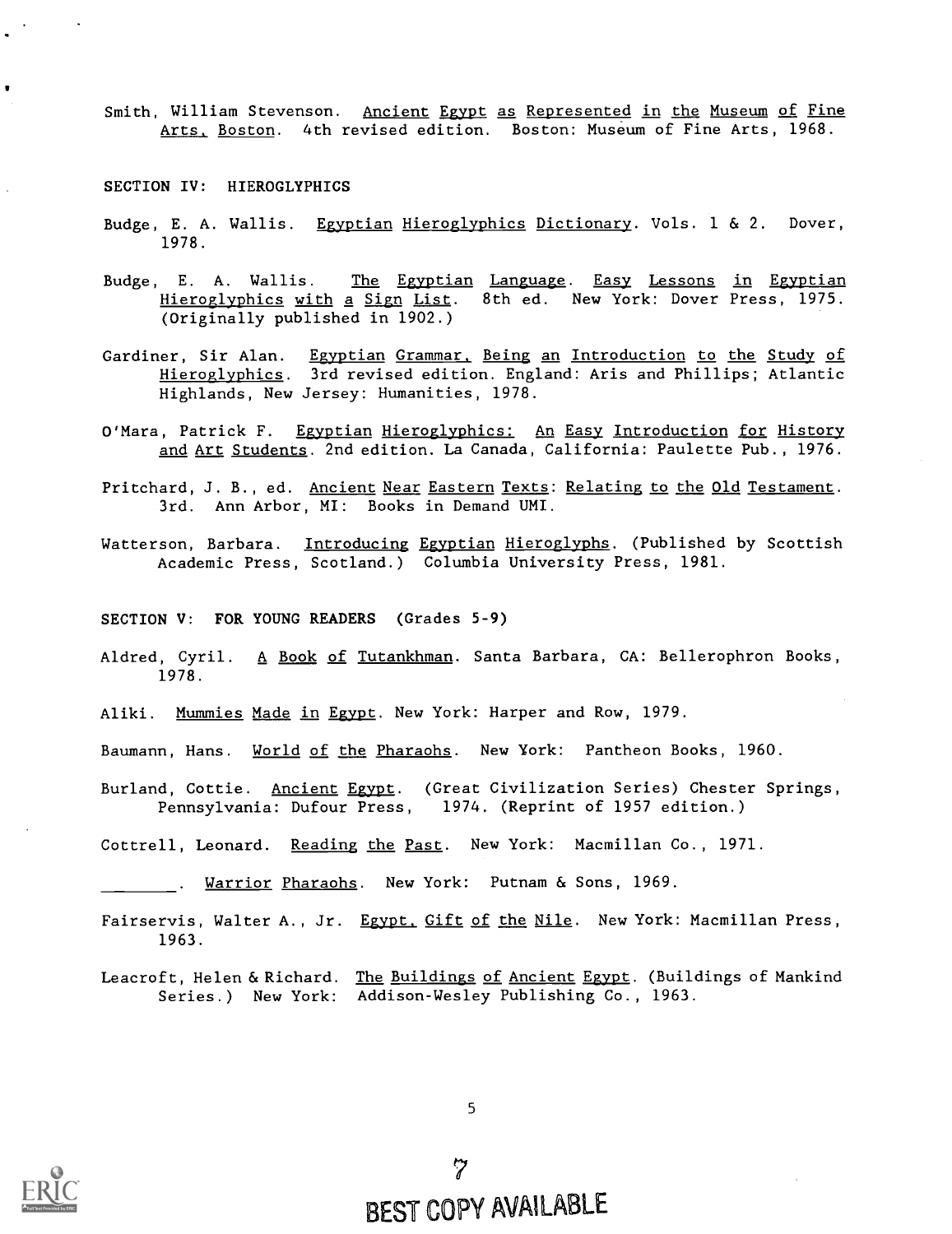Macaulay, David. Pyramid. Boston: Houghton Mifflin Co., 1975.

Payne, Elizabeth. Pharaohs of Ancient Egypt. New York: Random House, 1981.

 $\ddot{\phantom{a}}$ 

Scott, Joseph, and Scott, Lenore. Hieroglyphs for Everyone: An Introduction to the Writing of Ancient Egypt. New York: Harper & Row Junior Bks., 1990.

> ANTHROPOLOGY OUTREACH AND PUBLIC INFORMATION DEPARTMENT OF ANTHROPOLOGY SMITHSONIAN INSTITUTION 1991



68

# "你是A'换 不你。"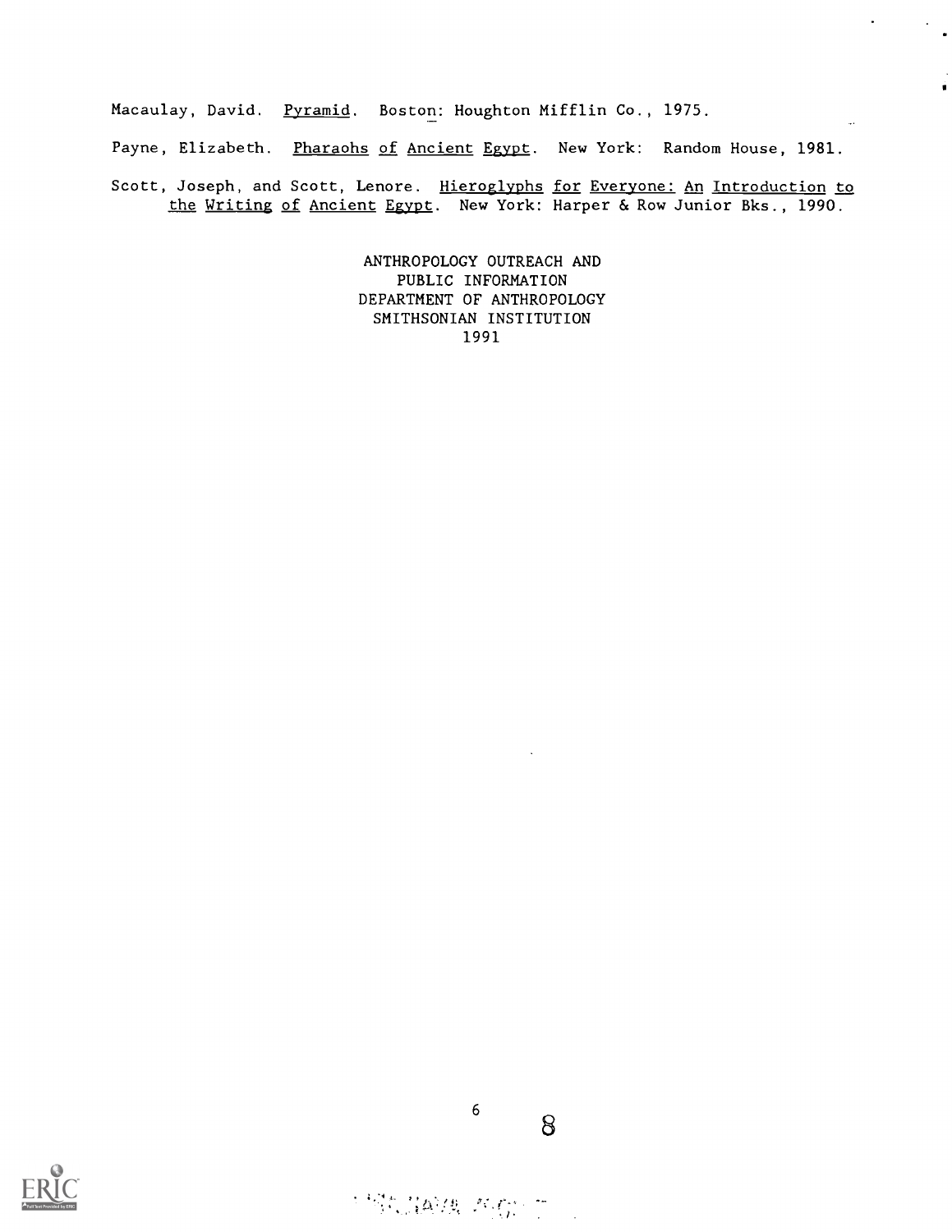

SMITHSONIAN INSTITUTION Washington, D.C. 20560  $\overline{LSA}$ .

## EGYPTIAN MUMMIES

The methods of embalming, or treating the dead body, that the ancient Egyptians used is called mummification. Using special processes, the Egyptians removed all moisture from the body, leaving only a dried form that would not easily decay. It was important in their religion to preserve the dead body in as lifelike a manner as possible. So successful were they that today we can view the mummified body of an Egyptian and have a good idea of what he or she looked like in life, 3000 years ago.

Mummification was practiced throughout most of early Egyptian history. The earliest mummies from prehistoric times probably were accidental. By chance, dry sand and air (since Egypt has almost no measurable rainfall) preserved some bodies buried in shallow pits dug into the sand. About 2600 B.C., during the Fourth and Fifth Dynasties, Egyptians probably began to mummify the dead intentionally. The practice continued and developed for well over 2,000, into the Roman Period (ca. 30 B.C. - A.D. 364). Within any one period the quality of the mummification varied, depending on the price paid for it. The best prepared and preserved mummies are from the Eighteenth through the Twentieth Dynasties of the New Kingdom (ca. 1570 - 1075 B.C.) and include those of Tutankhamen and other well-known pharaohs. It is the general process of this period that shall be described here.

### Process

The mummification process took seventy days. Special priests worked as embalmers, treating and wrapping the body. Beyond knowing the correct rituals and prayers to be performed at various stages, the priests also needed a detailed knowledge of human anatomy.

The first step in the process was the removal of all internal parts that might decay rapidly. The brain was removed by carefully inserting special hooked instruments up through the nostrils in order to pull out bits of brain tissue. It was a delicate operation, one which could easily disfigure the face. The embalmers then removed the organs of the abdomen and chest through a cut usually made on the left side of the abdomen. They left only the heart in place, believing it to be the center of a person's being and intelligence. The other organs were preserved separately, with the stomach, liver, lungs, and intestines placed in special boxes or

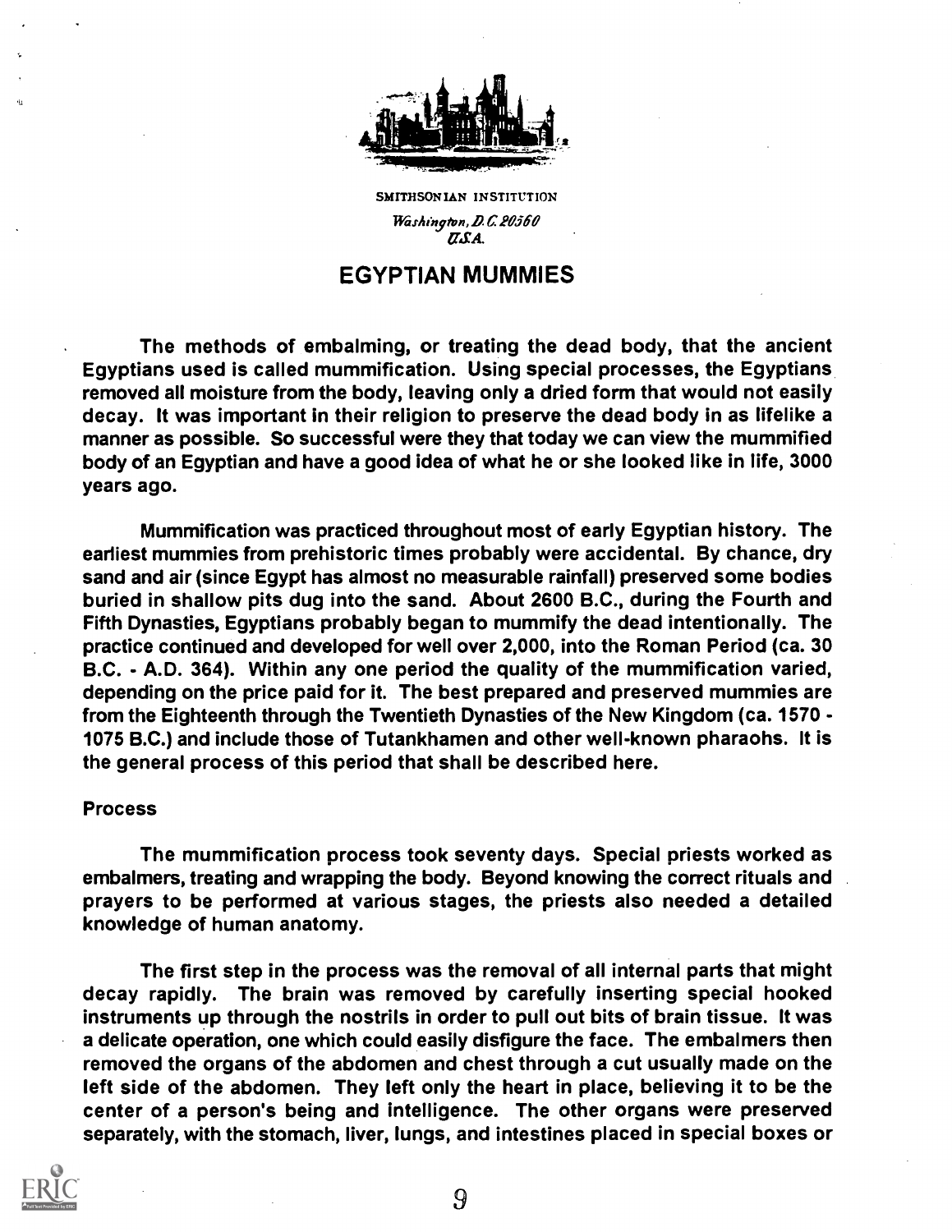jars today called canopic jars. These were buried with the mummy. In later mummies, the organs were treated, wrapped, and replaced within the body. Even so, unused canopic jars continued to be part of the burial ritual.

The embalmers next removed all moisture from the body. This they did by covering the body with natron, a type of salt which has great drying properties, and by placing additional natron packets inside the body. When the body had dried out completely, embalmers removed the internal packets and lightly washed the natron off the body. The result was a very dried-out but recognizable human form. To make the mummy seem even more life-like, sunken areas of the body were filled out with linen and other materials and false eyes were added.

Next the wrapping began. Each mummy needed hundreds of yards of linen. The priests carefully wound the long strips of linen around the body, sometimes even wrapping each finger and toe separately before wrapping the entire hand or foot. In order to protect the dead from mishap, amulets were placed among the wrappings and prayers and magical words written on some of the linen strips. Often the priests placed a mask of the person's face between the layers of head bandages. At several stages the form was coated with warm resin and the wrapping resumed once again. At last the priests wrapped the final cloth or shroud in place and secured it with linen strips. The mummy was complete.

The priests preparing the mummy were not the only ones busy during this time. Although the tomb preparation usually had begun long before the person's actual death, now there was a deadline, and craftsmen, workers, and artists worked quickly. There was much to be placed in the tomb that a person would need in the Afterlife. Furniture and statuettes were readied; wall paintings of religious or daily scenes were prepared; and lists of food or prayers finished. Through a magical process, these models, pictures, and lists would become the real thing when needed in the Afterlife. Everything was now ready for the funeral.

As part of the funeral, priests performed special religious rites at the tomb's entrance. The most important part of the ceremony was called the "Opening of the Mouth". A priest touched various parts of the mummy with a special instrument to "open" those parts of the body to the senses enjoyed in life and needed in the Afterlife. By touching the instrument to the mouth, the dead person could now speak and eat. He was now ready for his journey to the Afterlife. The mummy was placed in his coffin, or coffins, in the burial chamber and the entrance sealed up.

Such elaborate burial practices might suggest that the Egyptians were preoccupied with thoughts of death. On the contrary, they began early to make plans for their death because of their great love of life. They could think of no life better than the present, and they wanted to be sure it would continue after death.

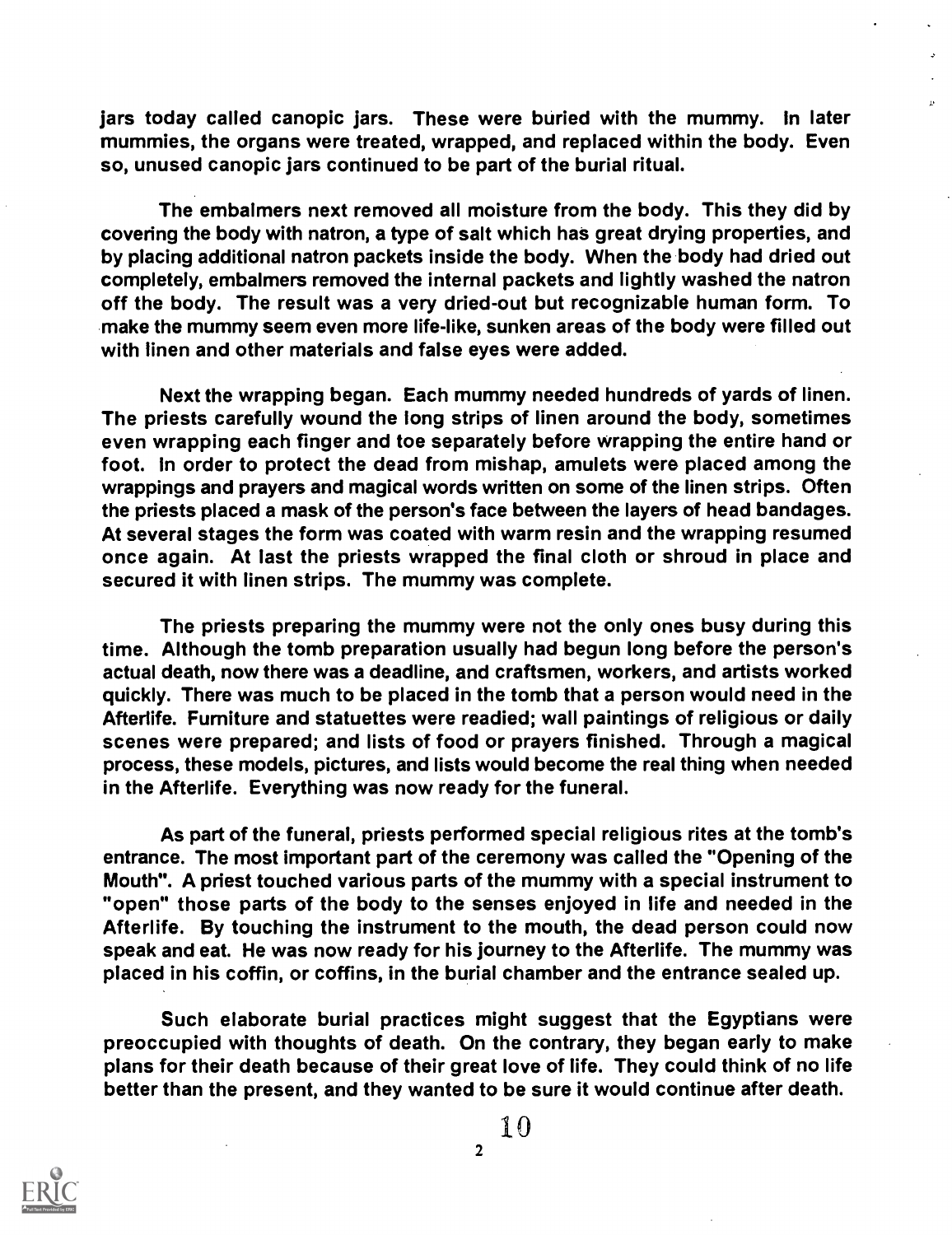But why preserve the body? The Egyptians believed that the mummified body was the home for this soul or spirit. If the body was destroyed, the spirit might be lost. The idea of "spirit" was complex involving really three spirits: the ka, ba, and akh. The ka, a "double" of the person, would remain in the tomb and needed the offerings and objects there. The ba, or "soul", was free to fly out of the tomb and return to it. And it was the akh, perhaps translated as "spirit", which had to travel through the Underworld to the Final Judgment and entrance to the Afterlife. To the Egyptian, all three were essential.

### Who Was Mummified

After death, the pharaohs of Egypt usually were mummified and buried in elaborate tombs. Members of the nobility and officials also often received the same treatment, and occasionally, common people. However, the process was an expensive one, beyond the means of many.

For religious reasons, some animals were also mummified. The sacred bulls from the early dynasties had their own cemetery at Sakkara. Baboons, cats, birds, and crocodiles, which also had great religious significance, were sometimes mummified, especially in the later dynasties.

### The Study of Mummies Today

Ancient writers, modern scientists, and the mummies themselves all help us better understand the Egyptian mummification process and the culture in which it existed. Much of what we know about the actual process is based on the writings of early historians such as Herodotus who carefully recorded the process during his travels to Egypt around 450 B.C. Present-day archaeologists and other specialists are adding to this knowledge. The development of x-rays now makes it possible to x-ray mummies without destroying the elaborate outer wrappings. By studying the x-rays or performing autopsies on unwrapped bodies, experts are learning more about diseases suffered by the Egyptians and their medical treatment. A better idea of average height and life span comes from studying the bones. By learning their age at death, the order and dates of the Egyptian kings becomes a little clearer. Even ties of kinship in the royal line can be suggested by the striking similarities or dissimilarities in the skulls of pharaohs that followed one another. Dead now for thousands of years, the mummy continues to speak to us.

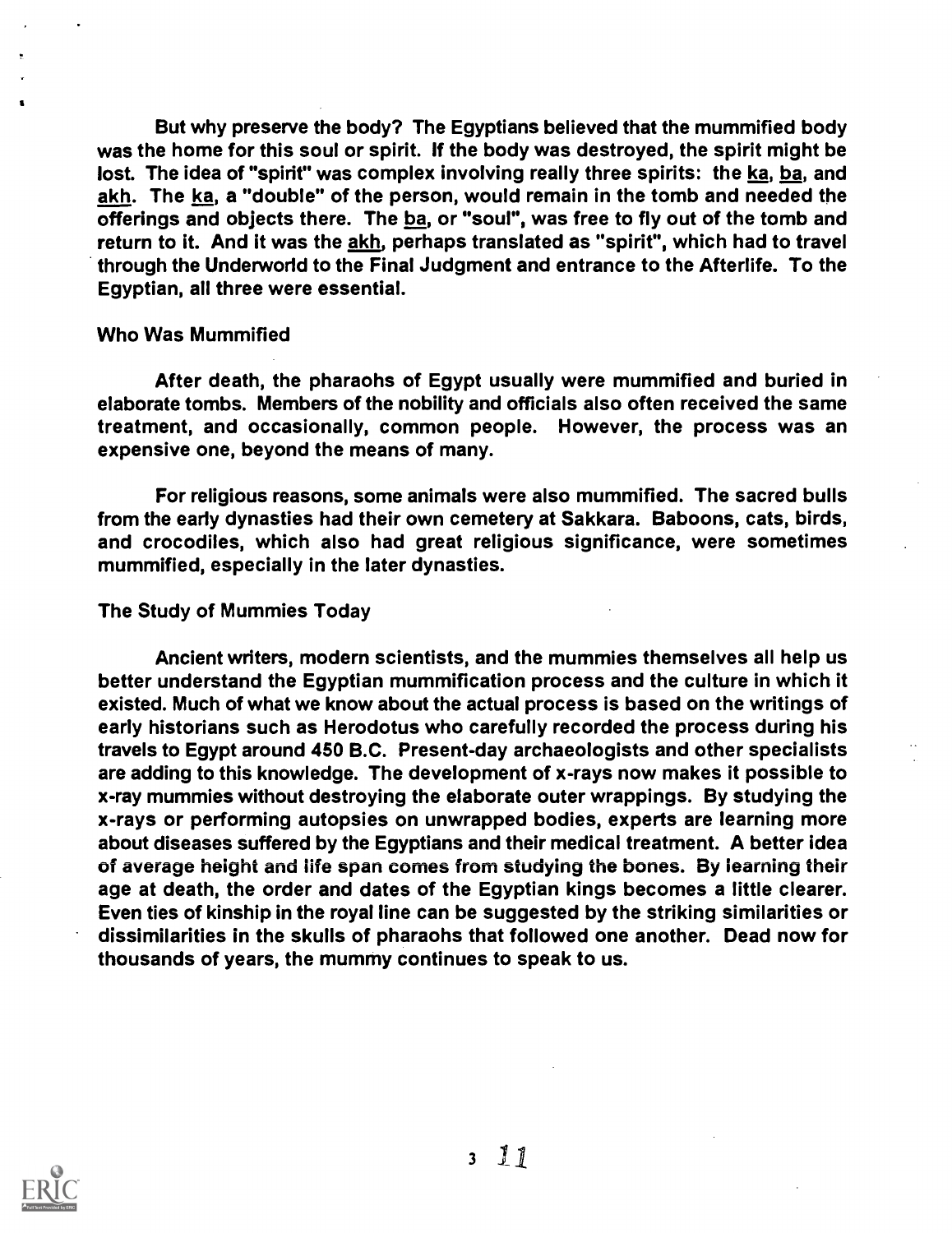For Further Reading: (\*more technical books)

Ancient Egypt, National Geographic Society Editors, 1978.

Andrews, Carol. Egyptian Mummies. Boston: Harvard University Press, 1984. (young adult)

\*Budge, EA. Wallis. The Mummy: A Handbook of Egyptian Funerary Archaeology. Dover, 1989.

D'Auria, Sue, et al. Mummies and Magic: The Funerary Arts of Ancient Egypt. Boston: Museum of Fine Arts, 1988.

 $\mathbf{r}$ Ä.

- \*David, A. Rosalie, ed. The Manchester Museum Mummy Project. (Published by Manchester University Press.) New York: St. Martin Press, 1988.
- Glubok, Shirley, and Alfred Tamarin. The Mummy of Ramose: The Life and Death of an Ancient Egyptian Nobleman. New York: Harper and Row, Publishers, 1978.
- Fleming, Stuart, et al. The Egyptian Mummy: Secrets and Science. (University Museum Handbook Series, No. 1.) Philadelphia: University Museum of the University of Pennslyvania, 1980.
- \*Harris, James E. and Edward F. Wente. An X-Ray Atlas of the Royal Mummies. Chicago: University of Chicago Press, 1980.
- \*Herodotus. The Histories. Translated by Harry Carter. New York: The Heritage Press. Book II. Vol. I. 1958.
- \*Lucas, Alfred. Ancient Egyptian Materials and Industries. 4th ed., revised by John R. Harris. London: Edward Arnold and Company, 1962.
- Martin, Richard A. Mummies. Revised and edited by David P. Silverman. (Field Museum of Natural History Popular Series, Anthropology, No. 36) Chicago: Field Museum of Natural History, 1976

Mertz, Barbara. Red Land, Black Land: Daily Life in Ancient Egypt. New York: Peter Bedrick Bk., 1990.

Pace, Mildred Mastin. Wrapped for Eternity: The Story of the Egyptian Mummy. New York: McGraw-Hill Book Co., 1974.

#### ANTHROPOLOGY OUTREACH AND PUBLIC INFORMATION DEPARTMENT OF ANTHROPOLOGY SMITHSONIAN INSTITUTION 1991

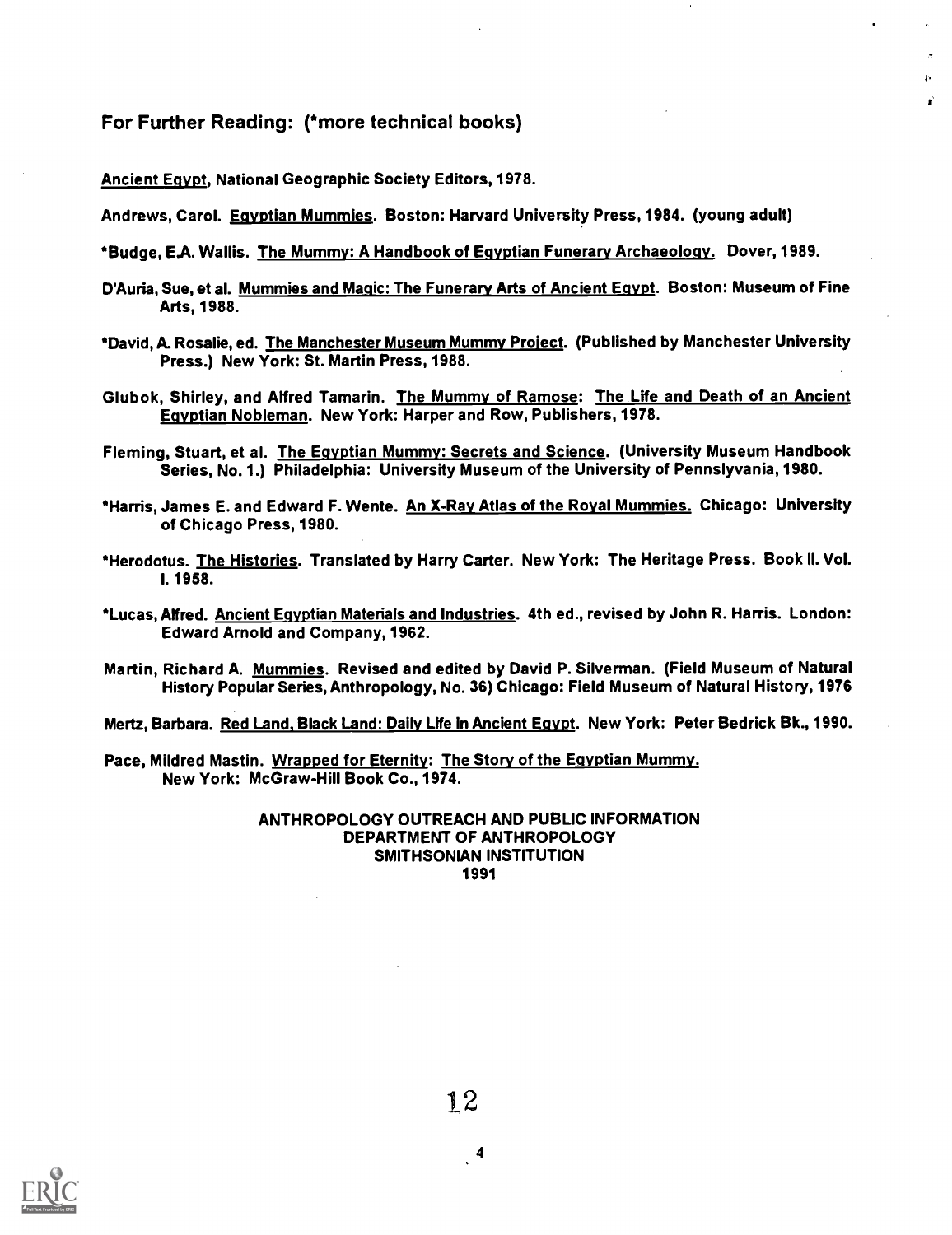

Information from the

# National Museum of Natural History SMITHSONIAN INSTITUTION WASHINGTON, D.C. 20560

## THE EGYPTIAN PYRAMID

The pyramids of Egypt fascinated travellers and conquerors in ancient times and continue to inspire wonder in the tourists, mathematicians, and archeologists who visit, explore, measure and describe them.

Tombs of early Egyptian kings were bench-shaped mounds called mastabas. Around 2780 B.C., King Djoser's architect, Imhotep, built the first pyramid by placing six mastabas,

each smaller than the one beneath, in a stack to form a pyramid rising in steps. This Step Pyramid stands on the west bank of the Nile River at Sakkara near Memphis. Like later pyramids, it MASTABA contains various rooms and passages, including the burial chamber of the king.



The transition from the Step Pyramid to a true, smooth -sided pyramid took placed during the reign of King Snefru, founder of the Fourth Dynasty (2680-2560 B.C.). At Medum, a step pyramid was built, then filled in with stone, and covered with a limestone casing. Nearby at Bahshur, construction was begun on a pyramid apparently planned to have smooth



. STEP PYRAMID

sides. About halfway up, however, the angle of incline decreases from over 51 degrees to about 43 degrees, and the sides rise less steeply, causing it to be known as the Bent Pyramid. The change in angle was probably made during construction to give the building more stability. Another great pyramid was built at Dahshur with its sides

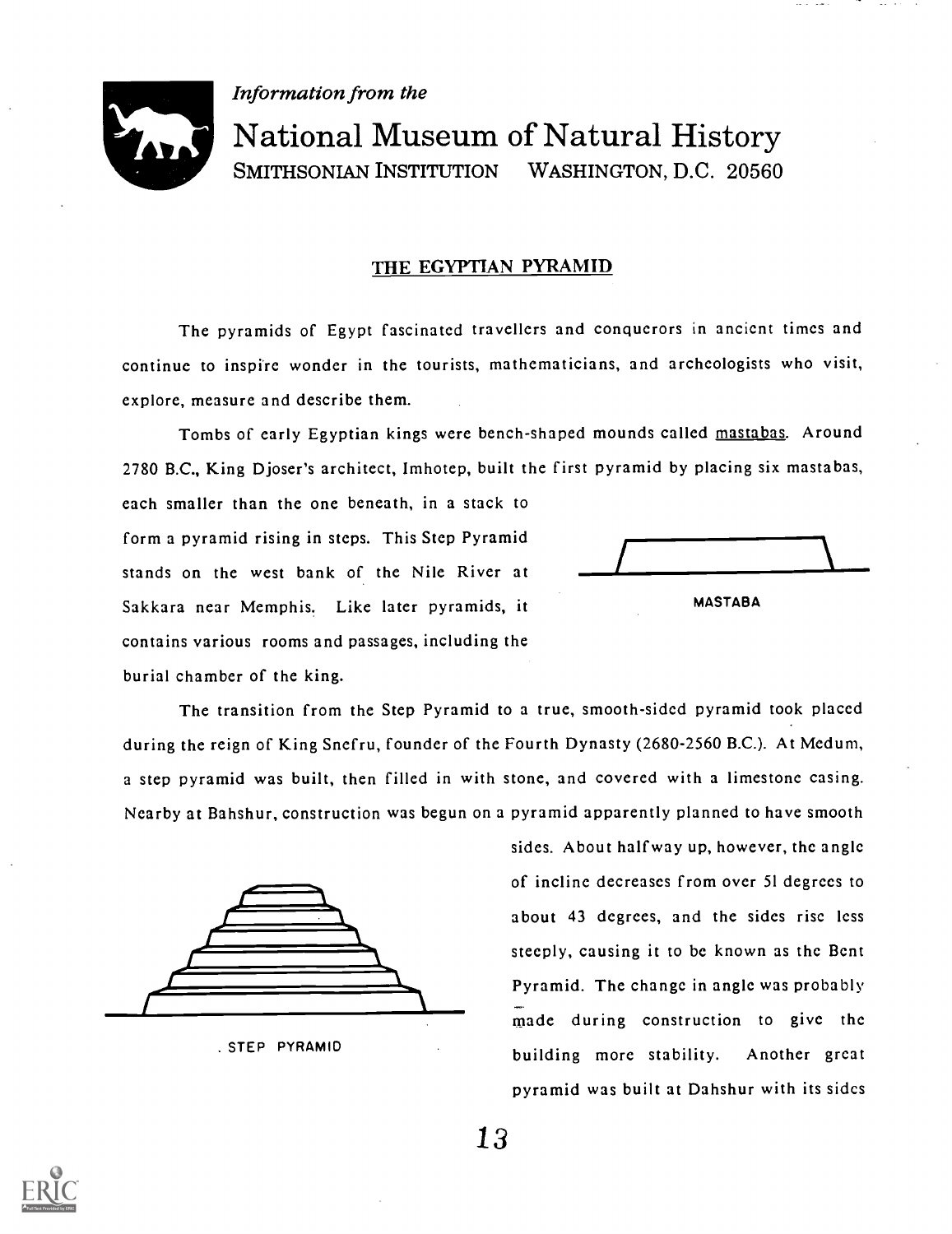rising at an angle of somewhat over 43 degrees, resulting in a true, but squat looking pyramid. The largest and most famous of all the pyramids, the Great Pyramid at Giza, was built



BENT PYRAMID

by Snefru's son, Khufu, known also as Cheops, the later Greek form of his name. The pyramid's base covered over 13 acres and its sides, which rose at an angle of 51 degrees 50 feet, were over 755 feet long. It originally stood over 481 feet high. Scientists estimate that its stone blocks average over two tons apiece, with the largest weighing as much as fifteen tons each. Two other major pyramids

were built at Giza, for Khufu's son, King Khafre (Chephren), and a successor of Khafre, Menkaure (Mycerinus). Also located at Giza is the famous Sphinx, a massive statue of a lion with a human head, carved during the time of Khafre.

Pyramids did not stand alone but were part of a group of buildings which included temples, chapels, other tombs, and massive walls. Remnants of funerary boats have also been excavated; the best preserved is at Giza. On the walls of Fifth and Sixth Dynasty pyramids are inscriptions known as the Pyramid Texts, an important source of information about Egyptian religion. The scarcity of ancient records, however, makes it difficult to be sure of

the uses of all the buildings in the pyramid complex or the exact burial procedures. It is thought that the king's body was brought by boat up the Nile to the pyramid site and probably mummified in the Valley Temple before being placed in the pyramid for burial.

There has been speculation about pyramid construction. Egyptians had copper







2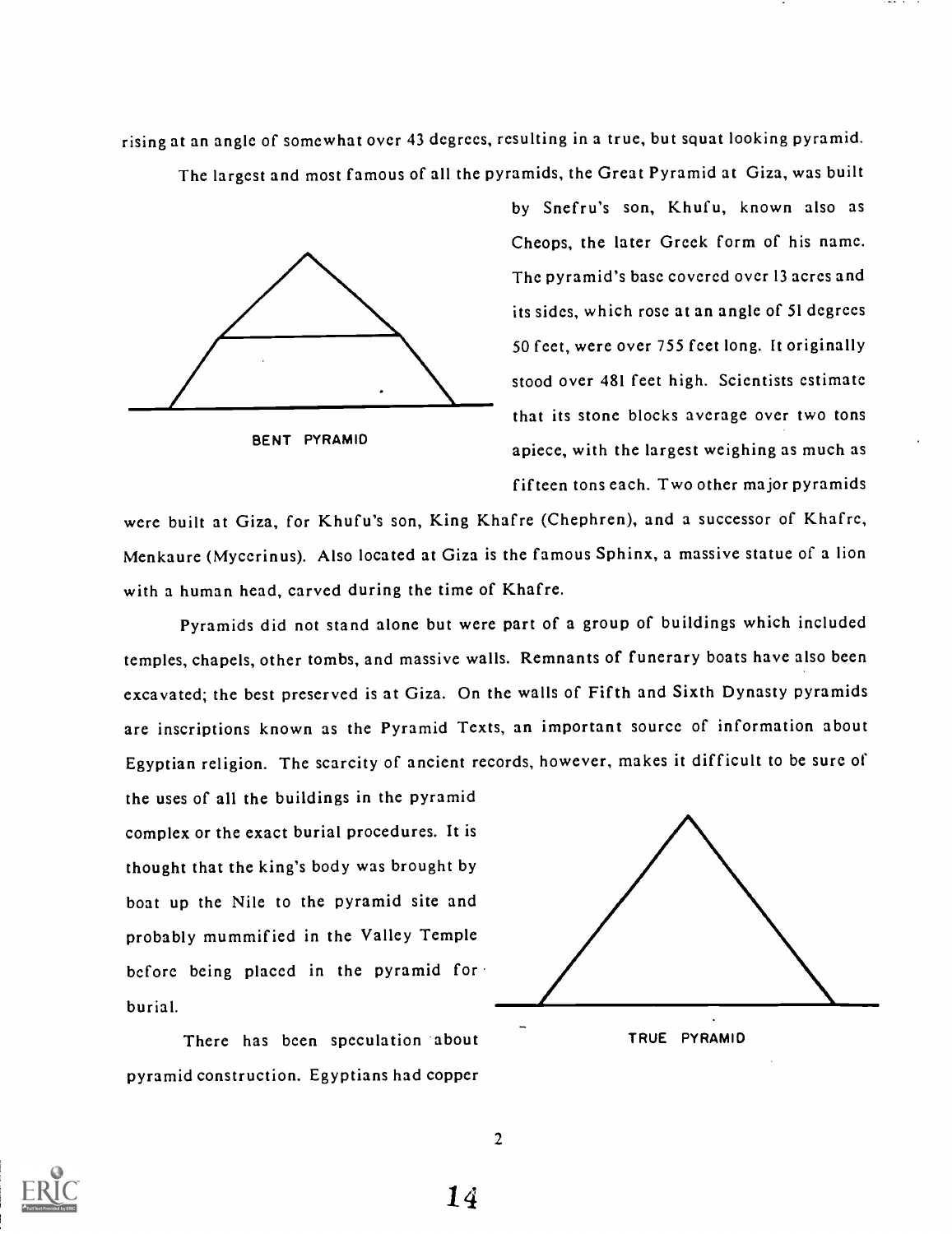There has been speculation about pyramid construction. Egyptians had copper tools such as chisels, drills, and saws that may have been used to cut the relatively soft stone. The hard granite, used for burial chamber walls and some of the exterior casing, would have posed a more difficult problem. Workmen may have used an abrasive powder, such as sand, with the drills and saws. Knowledge of astronomy was necessary to orient the pyramids to the cardinal points, and water-filled trenches probably were used to level the perimeter. A tomb painting of a colossal statue being moved shows how huge stone blocks wcrc moved on sledges over ground first made slippery by liquid. The blocks wcrc then brought up ramps to their positions in the pyramid. Finally, the outer layer of casing stones was finished from the top down and the ramps dismantled as the work was completed.

Most of the stone for the Giza pyramids was quarried on the Giza plateau itself. Some of the limestone casing was brought from Tura, across the Nile, and a few of the rooms wcrc cased with granite from Aswan. Marks of the quarry workers are found on several of the stone blocks giving names of the work gangs such as "craftman-gang". Part-time crews of laborers probably supplemented the year-round masons and other skilled workers. The Greek historian Heroditus reported in the fifth century B.C. that his Egyptian guides told him 100,000 men were employed for three months a year for twenty years to build the Great Pyramid; modern estimates of the number of laborers tend to be much smaller.

Pyramid building was at its height from the Fourth through the Sixth Dynasties. Smaller pyramids continued to be built for more than one thousand years. Scores of them have been discovered, but the remains of others are probably still buried under the sand. As it became clear that the pyramids did not provide protection for the mummified bodies of the kings but were obvious targets for grave robbers, later kings were buried in hidden tombs cut into rock cliffs. Although the magnificent pyramids did not protect the bodies of the Egyptian kings who built them, the pyramids have served to keep the names and stories of those kings alive to this day.

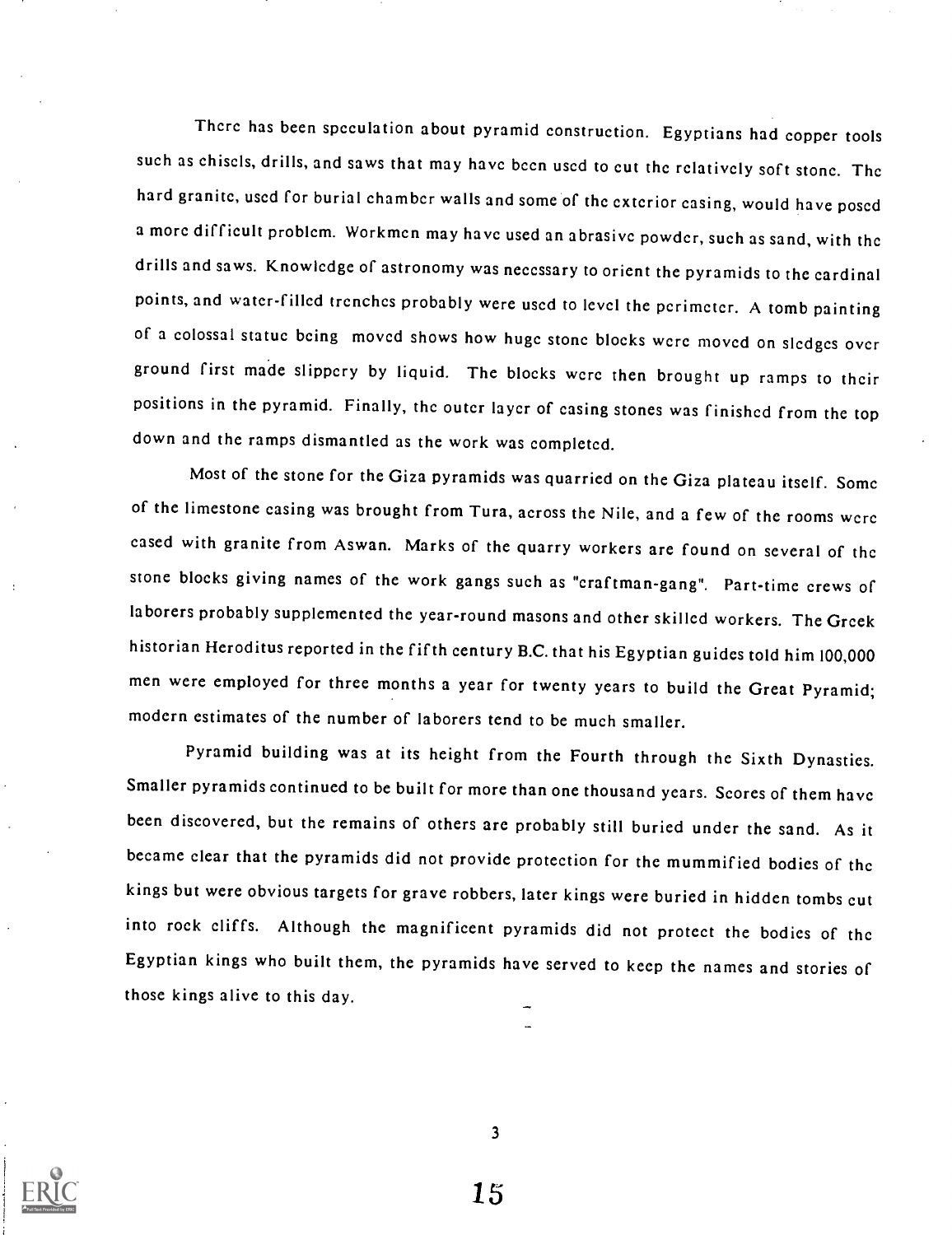#### FOR MORE INFORMATION

#### Specifically on pyramids:

Edwards, I.E.S. The Pyramids of Egypt. Rev. 1961. First published in 1947. Baltimore: Penguin Books.

This is a basic, detailed description illustrated with drawings and photographs. It includes a list of major pyramids, index, and an extensive bibliography.

Fakhry, Ahmed. The Pyramids. Chicago: University of Chicago Press, 1961.

A readable account, well illustrated with drawings and photographs. It contains an index but no bibliography.

#### On ancient Egypt, with good chapters on pyramids:

Aldred, Cyril. Egypt to the End of the Old Kingdom. New York: Thames and Hudson, Inc., 1965.

This book covers the history and culture of Egypt from the earliest settlement to about 2000 B.C. Illustrated with both black and white and colored photographs and drawings. Also includes a bibliography and index.

Casson, Lionel and the Editors of Time-Life Boos. Ancient Egypt. New York, 1965.

This book is filled with photographs, drawings, charts, and maps, as well as a bibliography and extensive index.

#### For younger readers:

Macaulay, David. Pyramid. Boston: Houghton Mifflin Co., 1975.

- Illustrated with detailed drawings., this book describes the construction of an imaginary but typical Egyptian pyramid.
- Weeks, John. The Pyramids. (A Cambridge Introduction to the History of Mankind Topic Book, General Editor, Trevor Cairns.) New York: Cambridge University Press, 1971.

This short book explains how pyramids were built, their technology, materials, and workers. A brief but good background, well illustrated with drawings and photographs.

(This leaflet was prepared by Department of Anthropology volunteer Alice Padwe, under the supervision of Dr. Gus Van Beek, Curator of Old World Archaeology.)

#### OFFICE OF PUBLIC INFORMATION DEPARTMENT OF ANTHROPOLOGY SMITHSONIAN INSTITUTION 1989